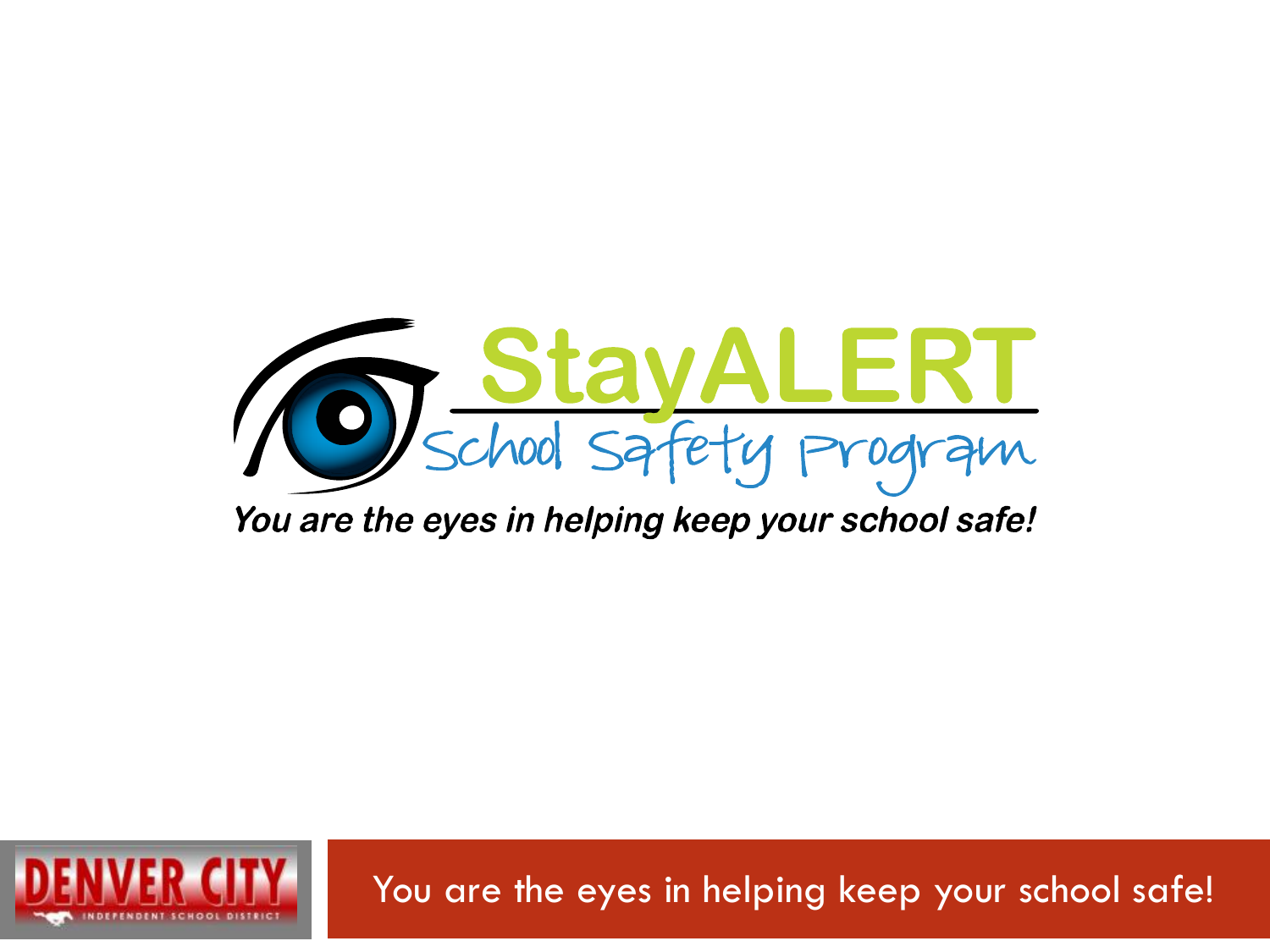

**Report Online:**  www.stayalert.info

**Call or Text:**  1-206-406-6485

**Send an E-mail:**  report@stayalert.info



### **What** *is* **StayALERT?**

- □ The **StayALERT** School Safety Program is a bilingual, confidential website, e-mail, phone and texting resource for students, teachers, staff, parents and community members to report unsafe behaviors.
- □ Users can report safety concerns confidentially **24/7/365.**
- $\Box$  Reportable information will be forwarded in a timely manner to a pre-designated school official for review.

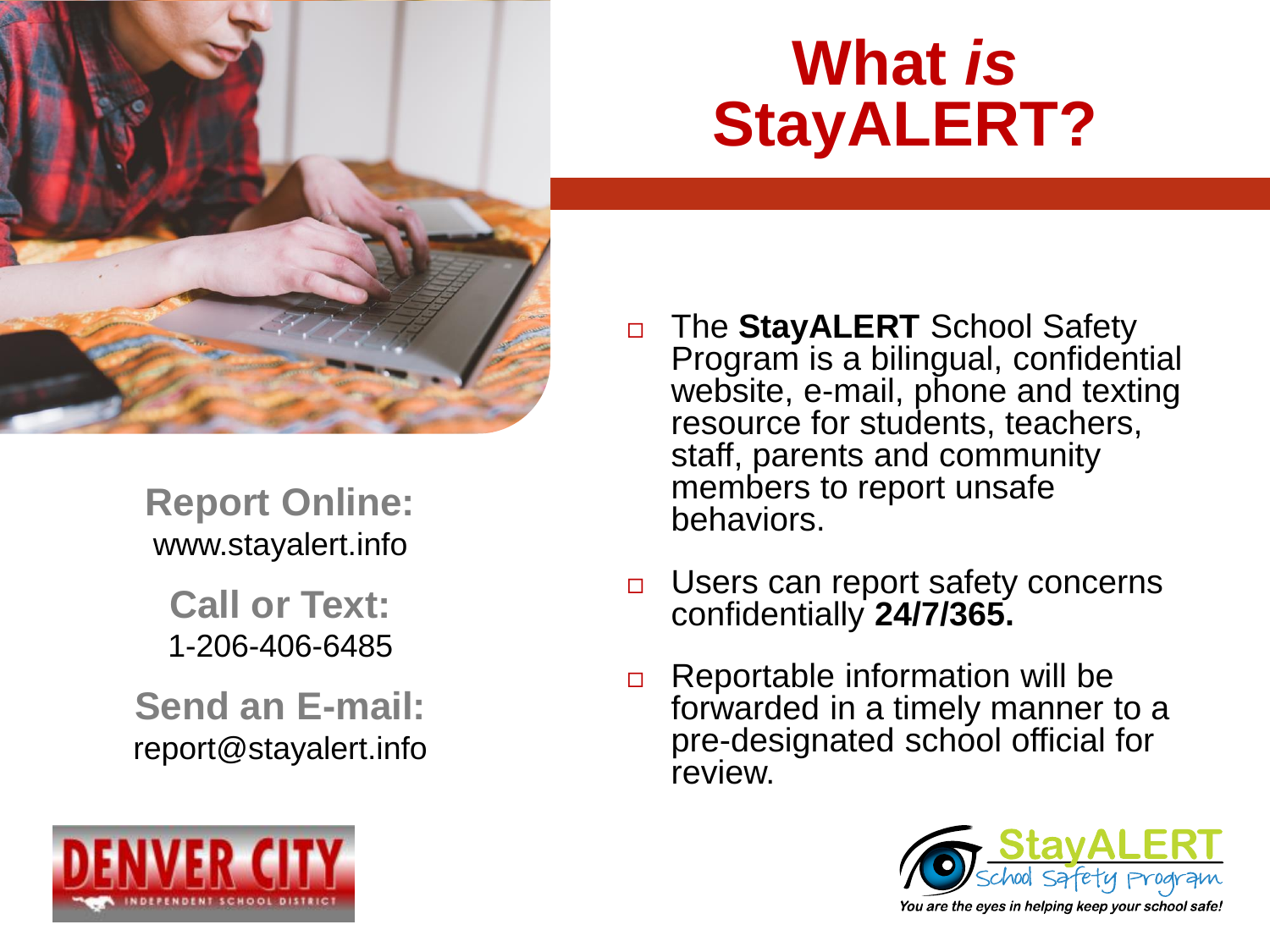

### *Why* **Choose StayALERT?**

**Report Online:**  www.stayalert.info **Call or Text:**  1-206-406-6485

**Send an E-mail:**  report@stayalert.info





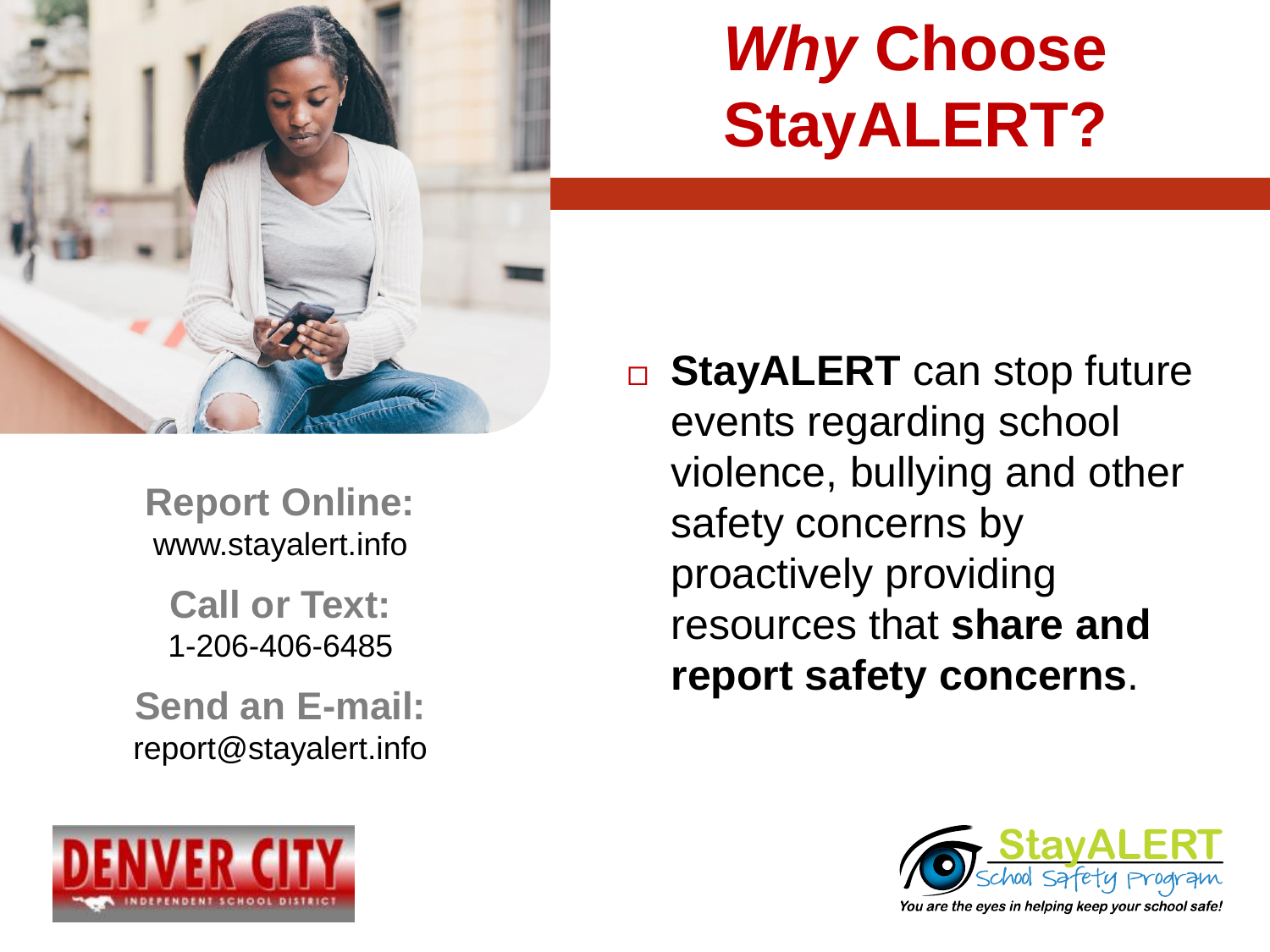

**Report Online:**  www.stayalert.info

**Call or Text:**  1-206-406-6485

**Send an E-mail:**  report@stayalert.info



## *What* **to Report?**

- □ Bullying
- Vandalism
- Suicide
- Drugs/Alcohol
- □ Weapons
- □ Threats/Violence
- □ Teacher or Student Conflict
- □ Other Safety Concerns

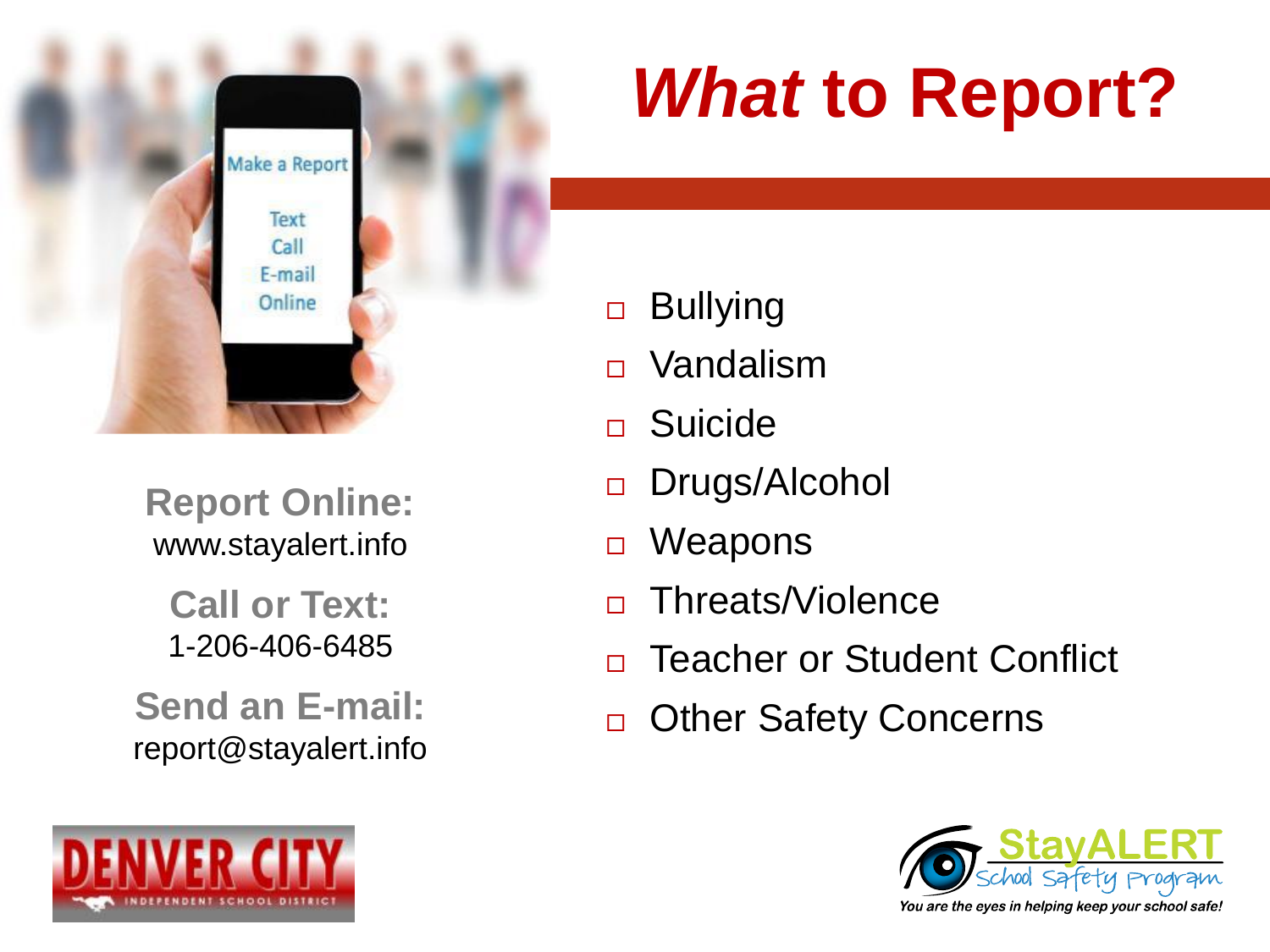

**Report Online:**  www.stayalert.info

**Call or Text:**  1-206-406-6485

**Send an E-mail:**  report@stayalert.info



- **□ StayALERT** School Safety Program is a 24-hour bilingual voicemail, texting, online and e-mail reporting tool.
- Students, staff, parents and community patrons are asked to leave any known information (school & district name) of the incident in the report.
- $\Box$  Confidentially report without fear of retaliation; the idea is to facilitate information sharing.
- $\Box$  Reports are forwarded verbatim via email to pre-designated school officials.